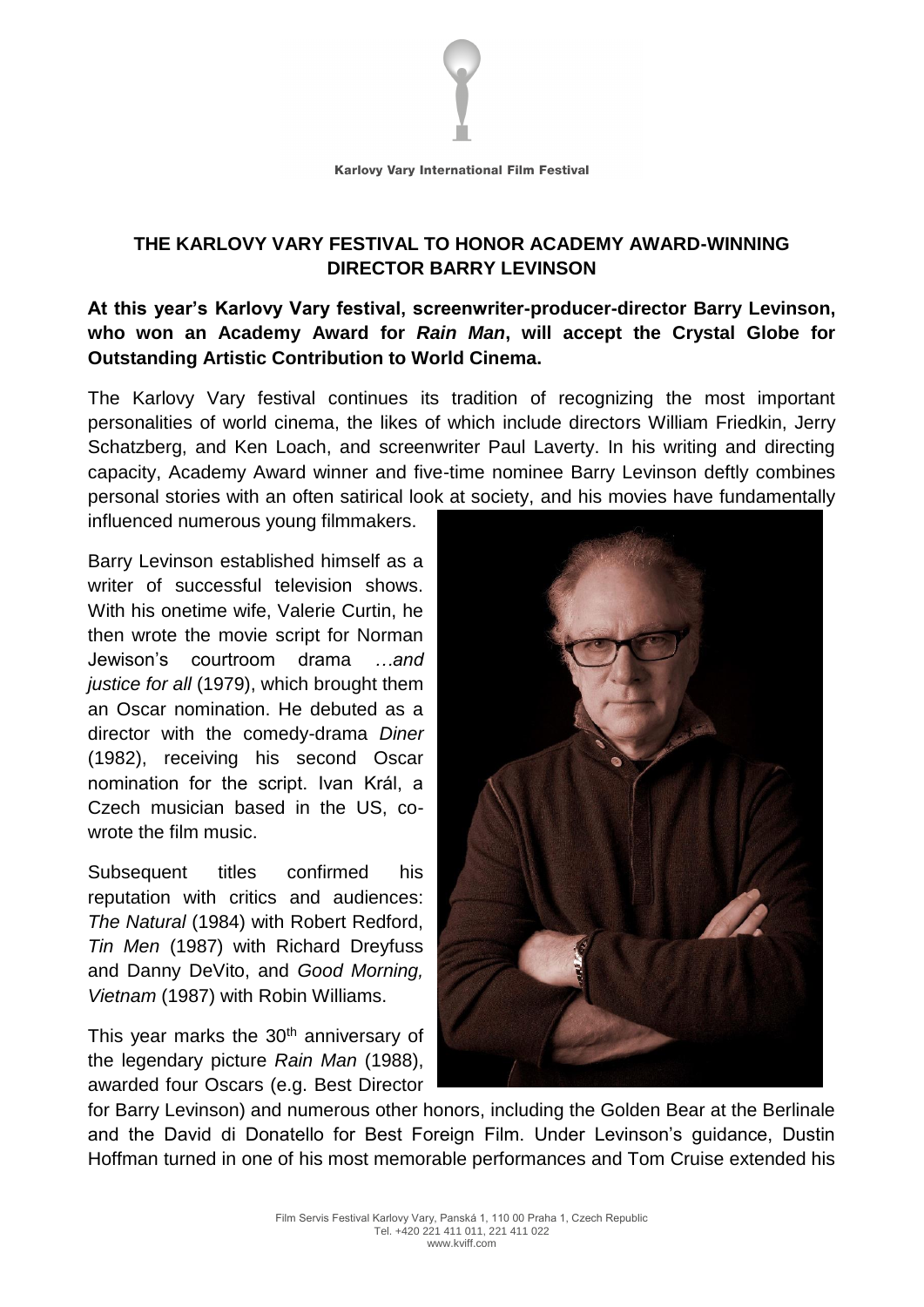

#### **Karlovy Vary International Film Festival**

star status while paired up with onscreen girlfriend Valeria Golino. His next movie, the drama *Avalon* (1991), earned Levinson another Oscar nomination, this time for Best Original Screenplay. The Warren Beatty vehicle *Bugsy* (1991), based on the life of the well-known gangster, brought Levinson another two Academy Award nominations – for best director and picture.

Recently turned 20, Levinson's movie *Wag the Dog* is a behind-the-scenes political parody (once again) starring Dustin Hoffman in an Oscar-nominated role. The film earned Barry Levinson a Silver Bear – Special Jury Prize at Berlinale in 1998.

Similar to his work with Hoffman, with whom he also shot the drama *Sleepers* (1996) and the sci-fi picture *Sphere* (1998), he teams up with other Hollywood stars for multiple productions, including Robert De Niro (*Wag the Dog*, *What Just Happened*, 2008) and Robin Williams (*Toys*, 1992; *Man of the Year*, 2006).

Levinson produces the majority of his movies and has backed a number of ambitious project by other directors, among others Mike Newell's crime drama *Donnie Brasco* (1997) and Neil LaBute's romantic drama *Possession* (2002).

Barry Levinson will present his latest directorial effort at KVIFF, the HBO-produced drama *Paterno*, and will introduce *Rain Man* and the timeless satire *Wag the Dog*.



Photo: Paterno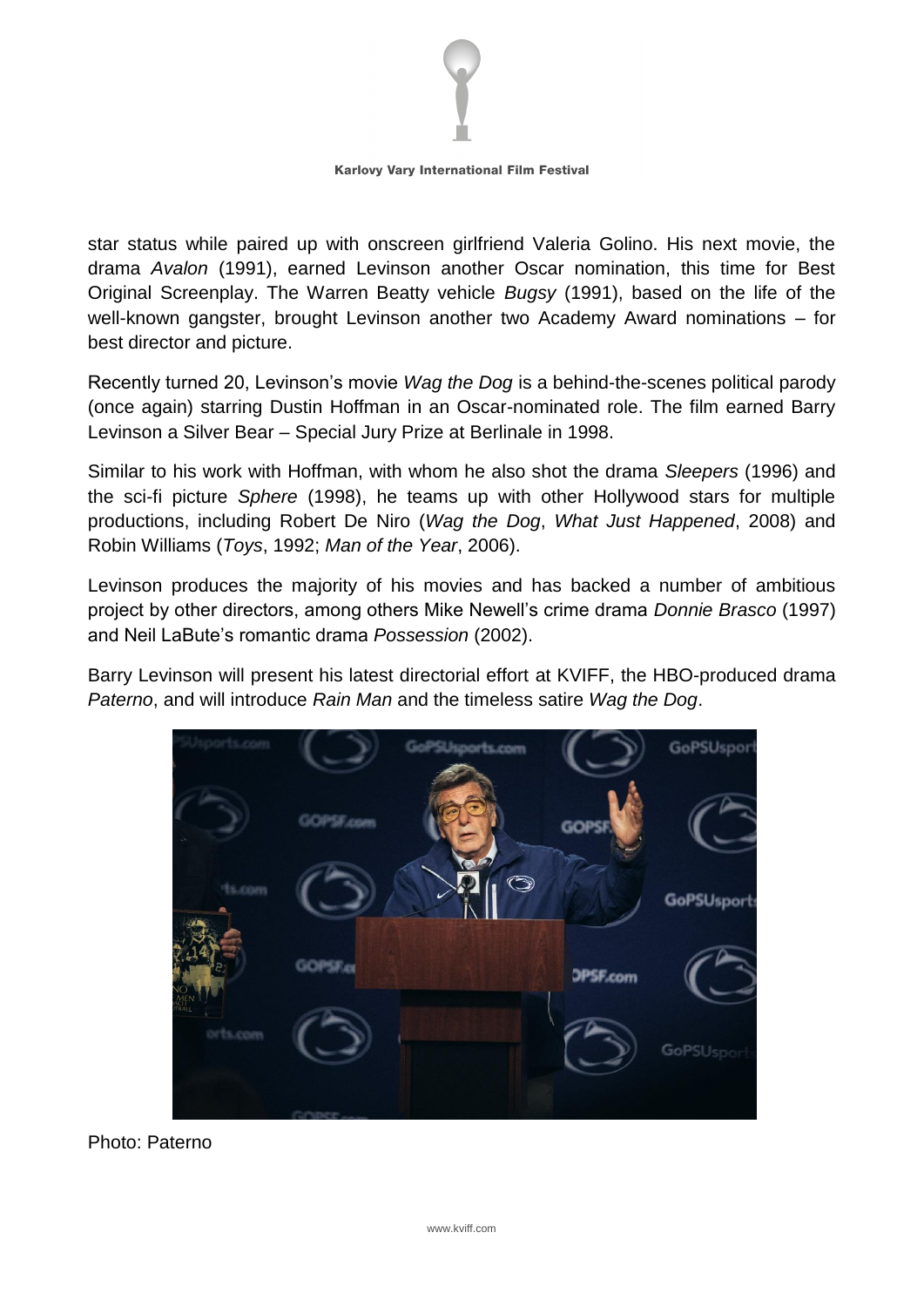

**Karlovy Vary International Film Festival** 

## **THE KARLOVY VARY'S PEOPLE NEXT DOOR SECTION WILL PRESENT THE OSCAR-WINNING PICTURE** *THE SILENT CHILD*

For the third time the Karlovy Vary IFF will present the People Next Door program section in cooperation with Sirius, an official nonprofit KVIFF partner. This year the section will focus on films with hearing-impaired protagonists.

One of the motion pictures presented in People Next Door will be *The Silent Child* (2017), which took this year's Academy Award® for Best Live Action Short Film. **This emotive movie will be presented by actress and screenwriter Rachel Shenton and director Chris Overton.**

*The Silent Child* tells the story of a four-year-old profoundly deaf girl who, thanks to a social worker played by Rachel Shenton, emerges from a world of silence by means of sign language. The script was inspired by the personal experiences of the British actress and writer.